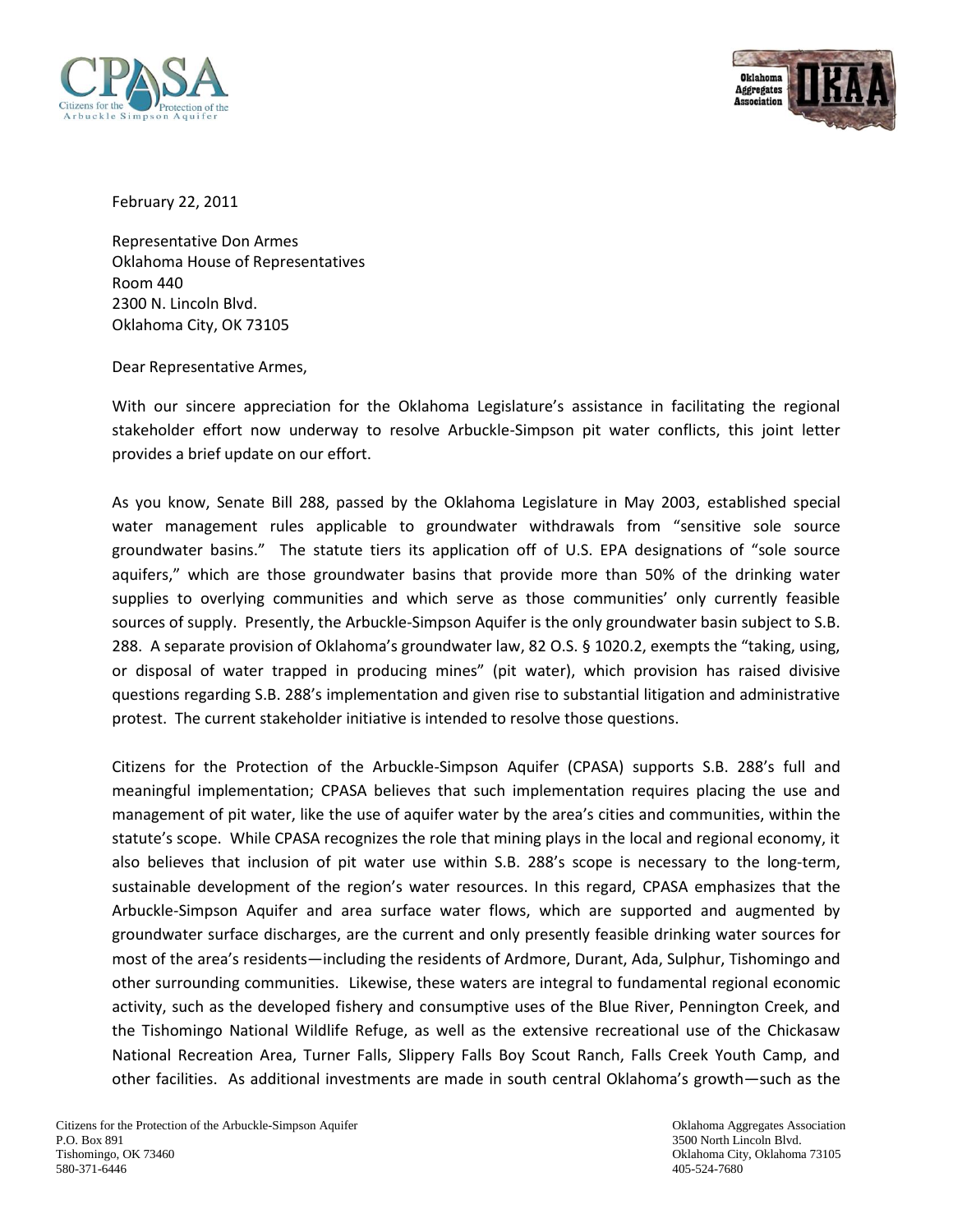Chickasaw Nation's Chickasaw Cultural Center and reconstruction of the historic Artesian Hotel—CPASA believes that the Arbuckle-Simpson's sustainable management will be increasingly important to the region's long-term health and stability.

The Oklahoma Aggregate Association (OKAA) has appreciated CPASA's statement of its concerns and goals and has raised matters that also must be considered. For example, many large mining companies—some of which have been operating within the area for over 100 years—have developed long-term business plans and made significant investments in the area that were structured around Oklahoma's current groundwater law, including its pit water exemption. The potential for negative, costly impacts on these substantial business models and investments understandably has caused resistance within the industry to a repeal of the current exemption. CPASA has appreciated the concerns voiced by OKAA and its member companies, and importantly, the parties' positions in current discussions are not "pro-mine" versus "anti-mine"; instead, they have endeavored to articulate their positions with the pragmatic aim of resolving long-standing Arbuckle-Simpson conflicts.

With respect to those conflicts, OKAA's member companies believe strongly that their operations have not caused depletion or waste of water within the Arbuckle-Simpson Aquifer and will ultimately increase aquifer recharge; further, all of them assert that they work diligently to enhance, rather than threaten, the aquifer's productive life through recycling and recharge activities. Regardless, OKAA is seeking to preserve, in legislation and subsequent rulemaking, a path to certainty for access to the water necessary for its member companies to continue mining, thereby protecting the hundreds of millions of dollars invested by its members to develop their operations, while doing so in a manner that accords with local concerns regarding aquifer management that complies with the relevant laws.

Recently, Senate President Pro Tempore Brian Bingman requested that the OWRB, in cooperation with the Oklahoma Department of Mines (ODOM), facilitate a discussion among key stakeholders to develop a proposed resolution of the Arbuckle-Simpson pit water dispute this legislative session. The OKAA and CPASA are pleased to have accepted Senator Bingman's invitation and to have joined the Chickasaw Nation, the Choctaw Nation of Oklahoma, and the two state agencies in this important effort.

For over a month, the parties have worked productively toward the development of proposed revisions to statutory and regulatory language on which all can agree. Thus far, the various interests have made real progress and developed a better understanding of each others' concerns and perspectives. Based on the work completed to-date and the assumption that this good faith progress will continue, the parties are optimistic that resolution can be achieved that will provide for the fair treatment of all users of Arbuckle-Simpson water while, at the same time, reducing present uncertainty and instability in the applicable regulatory system. It is the group's belief and overarching goal that such resolution will be beneficial both to the region's communities and the industries that locate their mining operations in and around those communities. All parties agree that site-specific water management plans for operations over the Arbuckle-Simpson Aquifer, provided for in new law and more clearly defined in new regulation, will contribute significantly to the resolution of this issue.